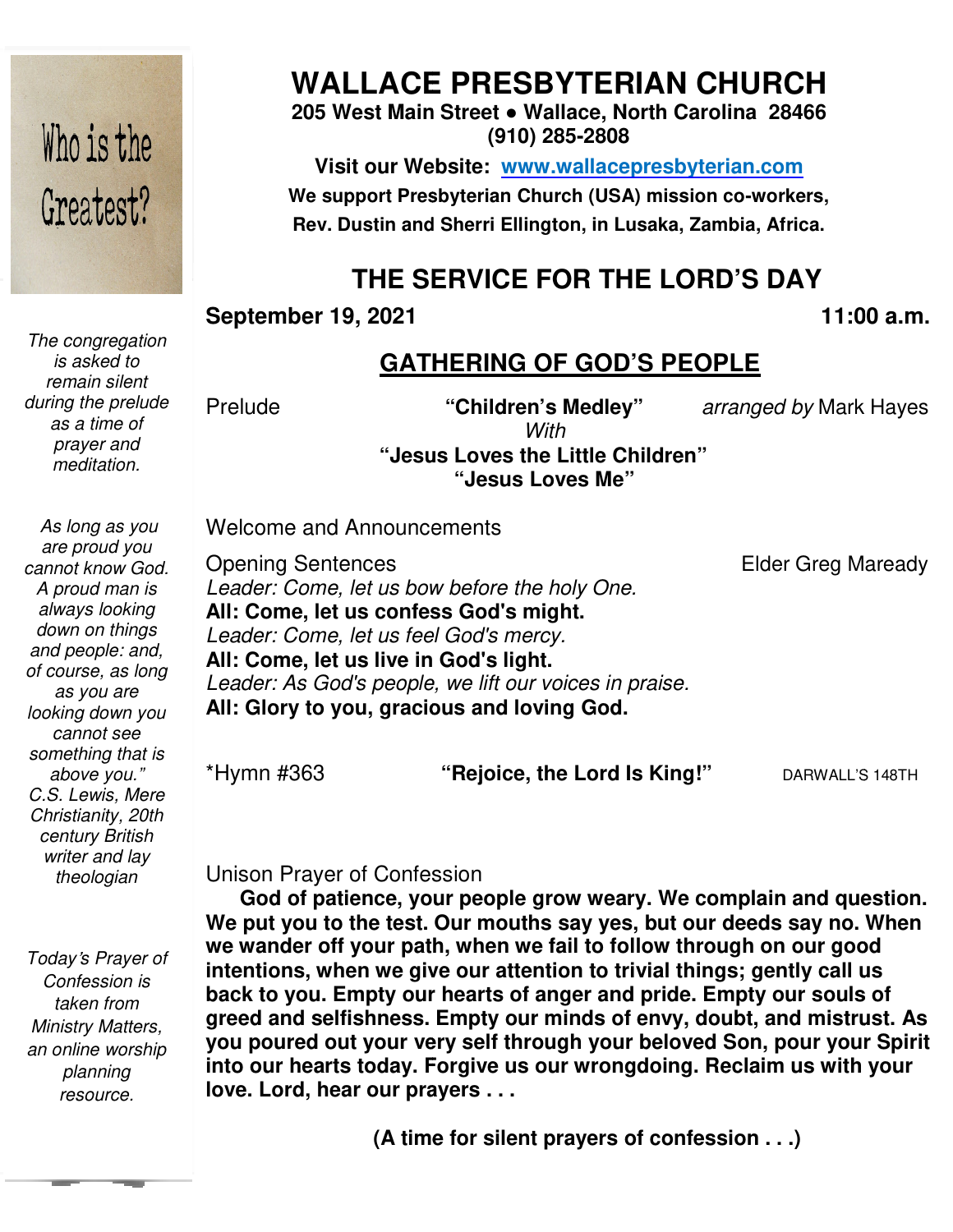*"For by the grace given to me I say to everyone among you not to think of yourself more highly than you ought to think, but to think with sober judgment, each according to the measure of faith that God has assigned." Romans 12:3* 

Responsive Assurance of Pardon *Leader: Friends in Christ, our God is patient, steadfast, and understanding. Christ hears our cries of repentance.* 

**All: The Lord knows our hearts, inside and out. The One who created us promises to care for us, even when we turn away.** 

*Leader: Hear these words of forgiveness: In Jesus Christ, our sins are forgiven!*  **All: May we be strengthened to walk as disciples and trust in God's mercy. Amen.** 

Gloria Patri **Glory Be to the Father Glory be to the Father, and to the Son, and to the Holy Ghost; as it was in the beginning, is now, and ever shall be, world without end. Amen, amen.** 

#### **PROCLAIMING GOD'S WORD**

 Children's Sermon

Prayer for Illumination

 **Speak to us, Lord, through these scriptures. Remind us again of your everlasting power. May we remember your mighty works and deeds, that we might know that you are the God of all ages. May we claim your promise and share your love. We are listening, Lord; speak to us today. Amen.**

*"Humble yourselves therefore under the mighty hand of God, so that he may exalt you in due time." 1 Peter 5:6* 

Epistle Lesson *Philippians 2:5-11* Elder Greg Maready Gospel Lesson *Mark 9:30-37* Sermon **The G.O.A.T.**" Dr. Philip K. Gladden

A Time for Silent Reflection

Pastoral Prayer with the Lord's Prayer

**Our Father who art in heaven, hallowed be thy name. Thy kingdom come, thy will be done, on earth as it is in heaven. Give us this day our daily bread; and forgive us our debts, as we forgive our debtors; and lead us not into temptation, but deliver us from evil. For thine is the kingdom and the power and the glory, forever. Amen.**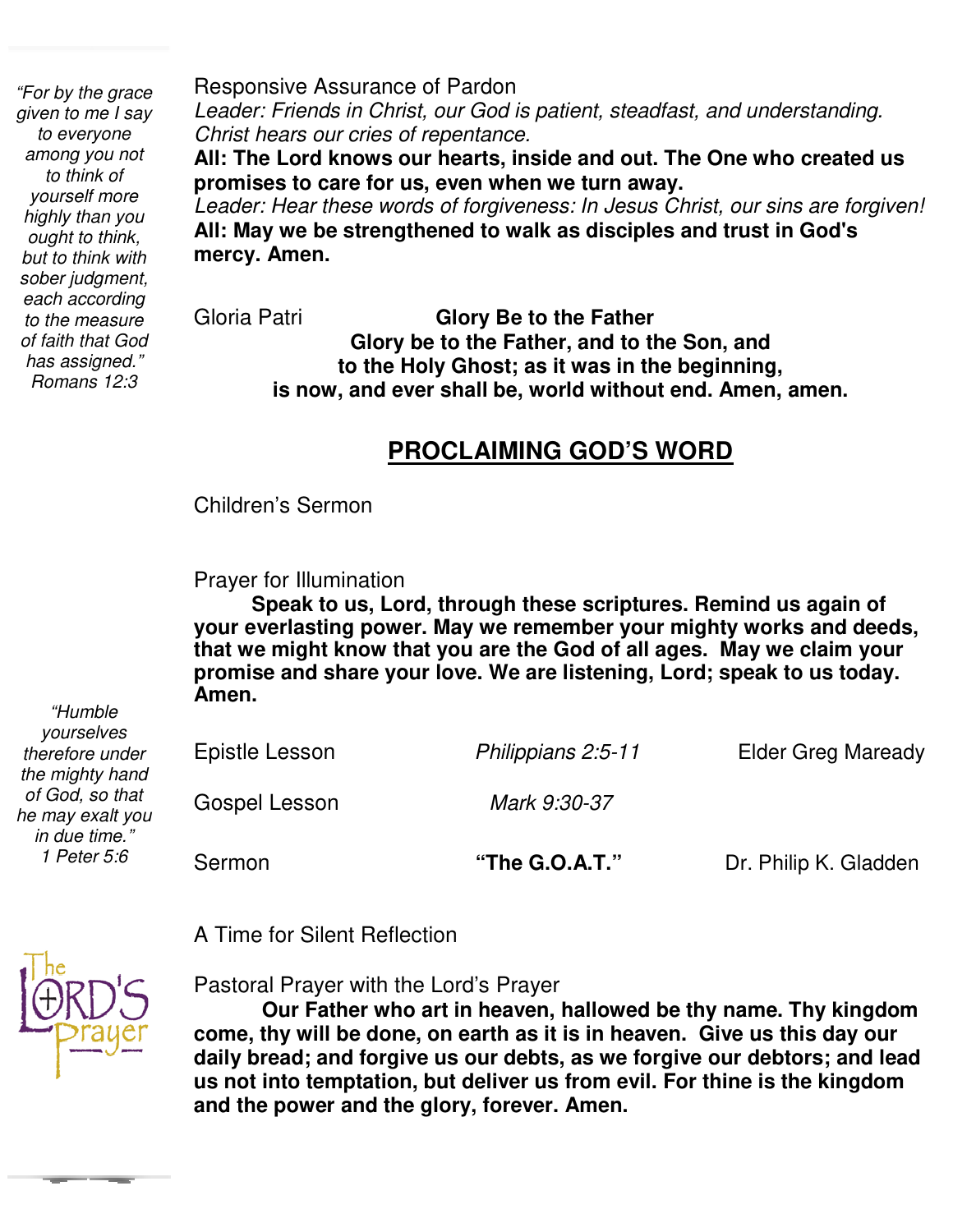#### **GIVING THANKS TO GOD**

Presentation of Tithes and Offerings

*"True humility does not know that it is humble. If it did, it would be proud from the contemplation of so fine a virtue." Martin Luther, 16th century German professor theology, priest, Reformer* 

**Offertory "Children's Song Medley" Medley"** arranged by Mark Hayes *with* 

 **"Jesus Loves the Little Children" "Jesus Wants Me for a Sunbeam" Jesus Jesus "Praise Him, All Ye Little Children"**

\*Doxology and Prayer of Dedication  *Praise God from whom all blessings flow; Praise Him all creatures here below; Praise Him above ye heavenly host; Praise Father, Son, and Father, Son, and Holy Ghost. Amen.* 



Affirmation of Faith: The Apostles' Creed **I believe in God the Father Almighty, Maker of heaven and earth. And in Jesus Christ his only Son our Lord; who was conceived by the Holy Ghost, born of the Virgin Mary, suffered under Pontius Pilate, was crucified, dead, and buried; he descended into hell;**  the third day he rose again from the dead; **he ascended into heaven,** he ascended into heaven,<br>and sitteth on the right hand of God the Father Almighty; **from thence he shall come to judge the quick and the dead. shall the dead. I believe in the Holy Ghost; the Ghost; the holy catholic Church; the communion of saints; saints; the forgiveness of sins; the resurrection of the body; of body; and the life everlasting. Amen.**  \*Hymn #826 CONGREGATIONAL MEETING MEETING\*Benediction \*Postlude *"Humility is throwing oneself away in complete concentration on something or someone else." Madeleine L'Engle, 20th century American writer whose works reflect her Christian faith*  heaven and earth.<br><sub>!</sub>sus Christ his only Son our Lord;<br>conceived by the Holy Ghost, "Lift High the Cross" **CRUCIFER** \**All who are able may stand .*